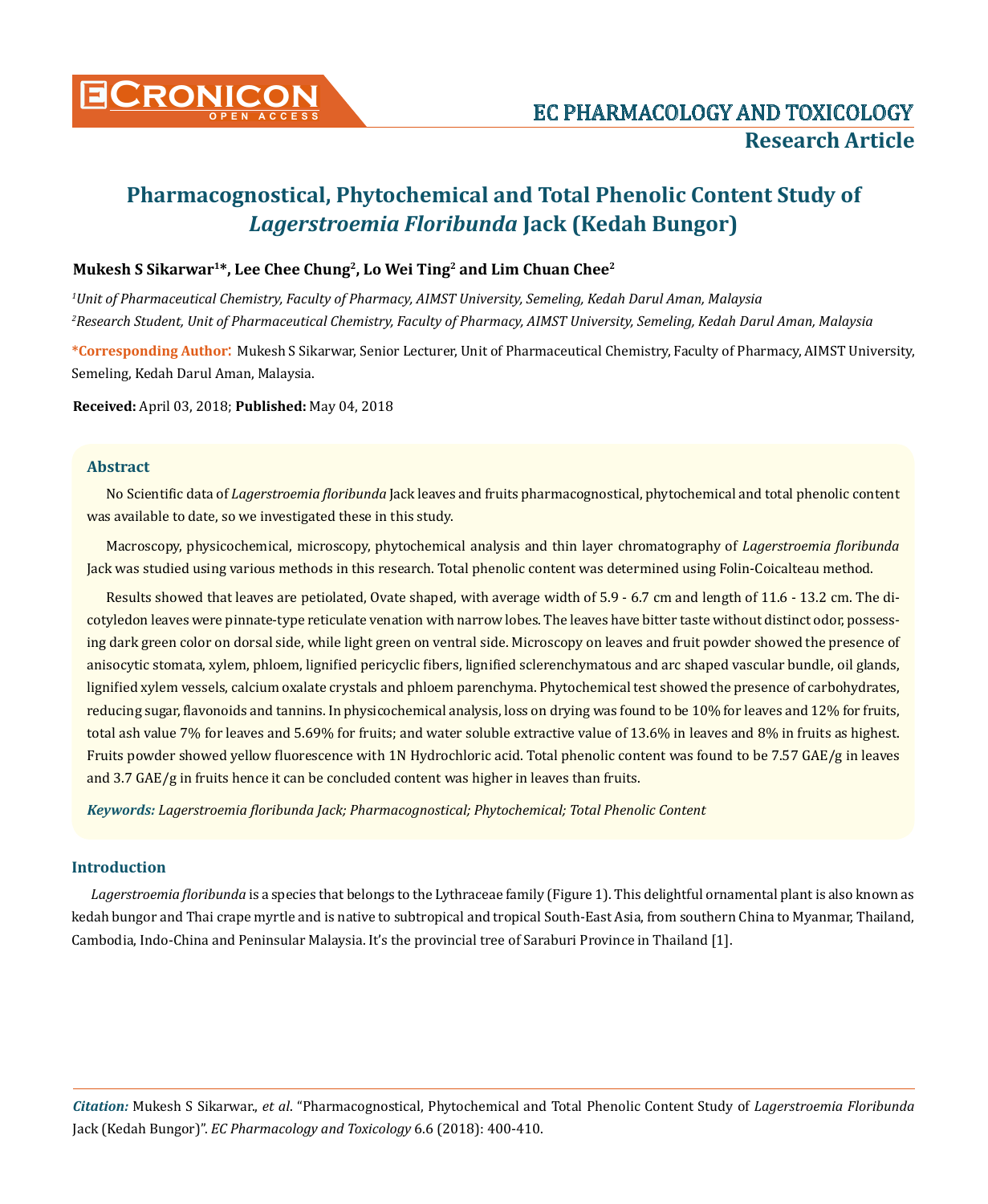

*Figure 1: Lagerstroemia floribunda.*

In recent past, there has been a tremendous interest in exportation of plants for its medicinal properties. Lagerstroemia genus is not much explored for pharmacognostical and phytochemical screening except its few species. On contrary, *Lagerstroemia speciosa* is much studied and explored for antidiabetic, antioxidant, antibacterial, antiviral and anti-inflammatory activity [2-7].

*Lagerstroemia floribunda* found to have traditional use in stomach problems, weight loss and lower blood sugar [8] which needs to be further validated scientifically. In order to do that plant must be screened for its pharmacognostic and phytochemical profile. To our understanding, there is no such data published so far for this plant hence we have carried out this study on *Lagerstroemia floribunda* plant to explore it for pharmacognostic and phytochemical profile. Our research may work as guidance for the researcher who will take this plant for further research and can also support in developing plant scientific profile.

# **Material and Method**

## **Collection and preparation of plant material**

Fresh leaves and fruits of *Lagerstroemia floribunda* were collected in and around the campus of AIMST University, Kedah, Malaysia in the month of October 2014. A voucher herbarium specimen was prepared and submitted to Unit of Pharmaceutical chemistry, Faculty of Pharmacy, AIMST University, Malaysia. The leaves and fruits were separated and shade dried at the room temperature for seven days. Both the leaves and fruits also dried in the hot air oven to increase the speed of drying process. Then, the leaves and fruits were homogenized to fine powder by using the electronic blender. Both the fine powder of leaves and fruits were subsequently sieved to get the coarse powder and stored in the air tight container.

#### **Macroscopy Study**

Macroscopical examination of different parameters like shape, size, surface, characteristic, colour, odour, taste and texture were done on the plant.

#### **Microscopy Study**

Chlorophyll content was removed from the leaves by warming with chloral hydrate. The transverse section of the leaves from the apex and base of the leaves was taken. Coverslips were used to cover the traverse section of the leaves that were mounted on the clean glass slides. Iodine, concentrated hydrochloric acid, phloroglucinol, and 60% sulphuric acid were used to stain the traverse sections of the leaves on different glass slides and they were observed under light microscope. For fruits, the same procedure was followed. Epidermal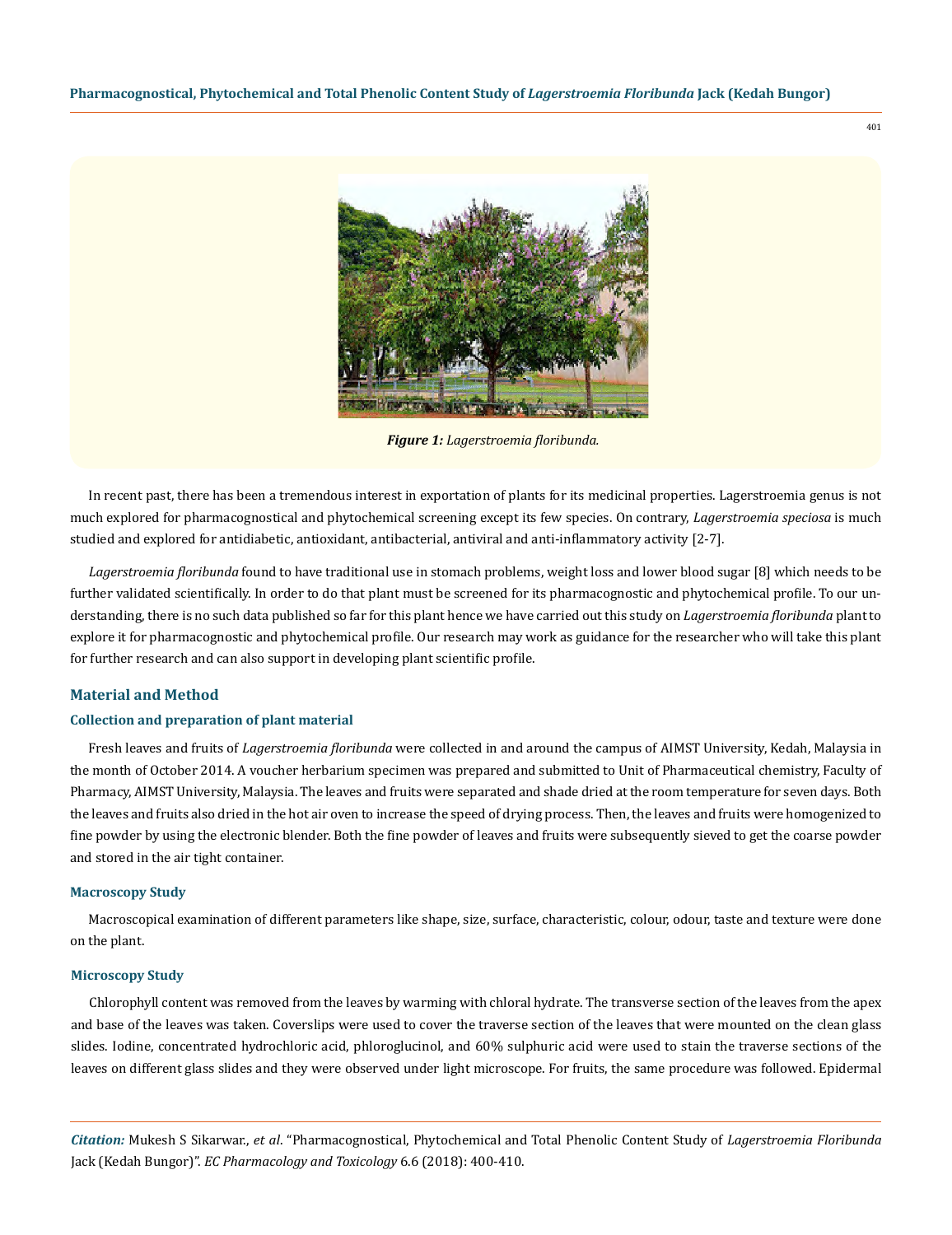cells, trichomes, xylem, stomata, phloem, the characteristic microscopic of the leaves were observed and identified. The results obtained were noted.

## **Powder Microscopy**

A small amount of leaves was stained with phloroglucinol solution and concentrated hydrochloric acid in the ratio of 1:1 in the watch glass, mixed well and allowed to stand for 3 minutes. Then it was mounted on slide and covered with a cover slip. Light microscope was used to observe it. Also, the powder was stained with iodine solution to identify the starch grains. Calcium oxalate crystals were identified by treating the powder with concentrated sulphuric acid  $(60\% v/v)$  and dilute acetic acid. The same procedures were followed for the fruits powder. All the powder microscopic characteristic of leaves and fruits were observed, identified and results were noted.

#### **Physicochemical evaluation of crude drug**

All the crude drugs need to undergo the physical and chemical evaluation in various parameters. The physical evaluation of the crude drugs was carried out by the determination of different physical characteristics like extractive values with different solvents, loss on drying, determination of total Ash values and fluorescence analysis, thin layer chromatography by adopting the methods described in reference textbooks [10].

#### **Extraction**

Soxhlet apparatus was used for the extraction. It is the hot continuous extraction. In this method, the finely ground crude drug of leaves and fruits were placed in the different porous bags or 'thimble' made of strong filter paper of the Soxhlet apparatus. The 'thimble' was closed with the filter paper. 3 to 4 boiling chips were placed into the solvent vessels, such as round bottom flask or cylindrical flask. The Soxhlet extractor connection was placed on the top of the flasks. The 'thimble' was inserted into the Soxhlet extractor fitting into the thimble compartment. The condenser was connected on the top of the Soxhlet extractor and the water flow was turned on. 250 ml of methanol was added from the top of the Soxhlet apparatus which passed through the 'thimble'. The extracting solvent in the flask was heated and the heat was adjusted to monitor the regular flushing. The Soxhlet apparatus was switched on and maintained at the suitable temperature for about 2 to 3 days continuously. After the continuous extraction, the Soxhlet apparatus was switched off and the content in the round bottom flask was weighed. The extract obtained was concentrated by using rotary evaporator [9].

#### **Phytochemical Screening**

As per the methods described in reference textbooks, phytochemical screening was carried out [10].

## **Total Phenolic Content**

Gallic acid stock solution was made by dissolving 1 mg of gallic acid in 100 ml of methanol. The concentration of the stock solution is 10 µg/ml. Different dilutions of standard gallic acid were prepared from the stock solution such as 0.1, 0.2, 0.3, 0.4 and 0.5 µg/ml. Folin-Ciocalteau reagent was prepared by mixing Folin's reagent with phenol reagent in the ratio 1:1 and diluted with the distilled water in the ratio 1:1 before use. 2.5% sodium carbonate was prepared by dissolving 2.5g sodium carbonate in 100 ml of distilled water. Then 100 µl of Folin-Ciocalteau reagent and 2 ml of 2.5% sodium carbonate solution were added to 100 µl of gallic acid. The mixtures were allowed to stand for 2 hours. The absorbance was measured at 750 nm after 2 hours. The stock solution of extracts for both the leaves and fruits were prepared by dissolving 10 mg of extract in 10 ml of methanol. The concentration of the stock solution was 1000 µg/ml. Different dilutions of extract were made from the stock solution such as 50, 100 and 200 µg/ml. The same procedures as the standard gallic acid were followed by the extracts. Calibration curve was plotted for the gallic acid as the standard and the calibration curve for extracts were also prepared. Total phenolic content of the extracts was calculated by using the following formula [11,12].

*Citation:* Mukesh S Sikarwar., *et al*. "Pharmacognostical, Phytochemical and Total Phenolic Content Study of *Lagerstroemia Floribunda*  Jack (Kedah Bungor)". *EC Pharmacology and Toxicology* 6.6 (2018): 400-410.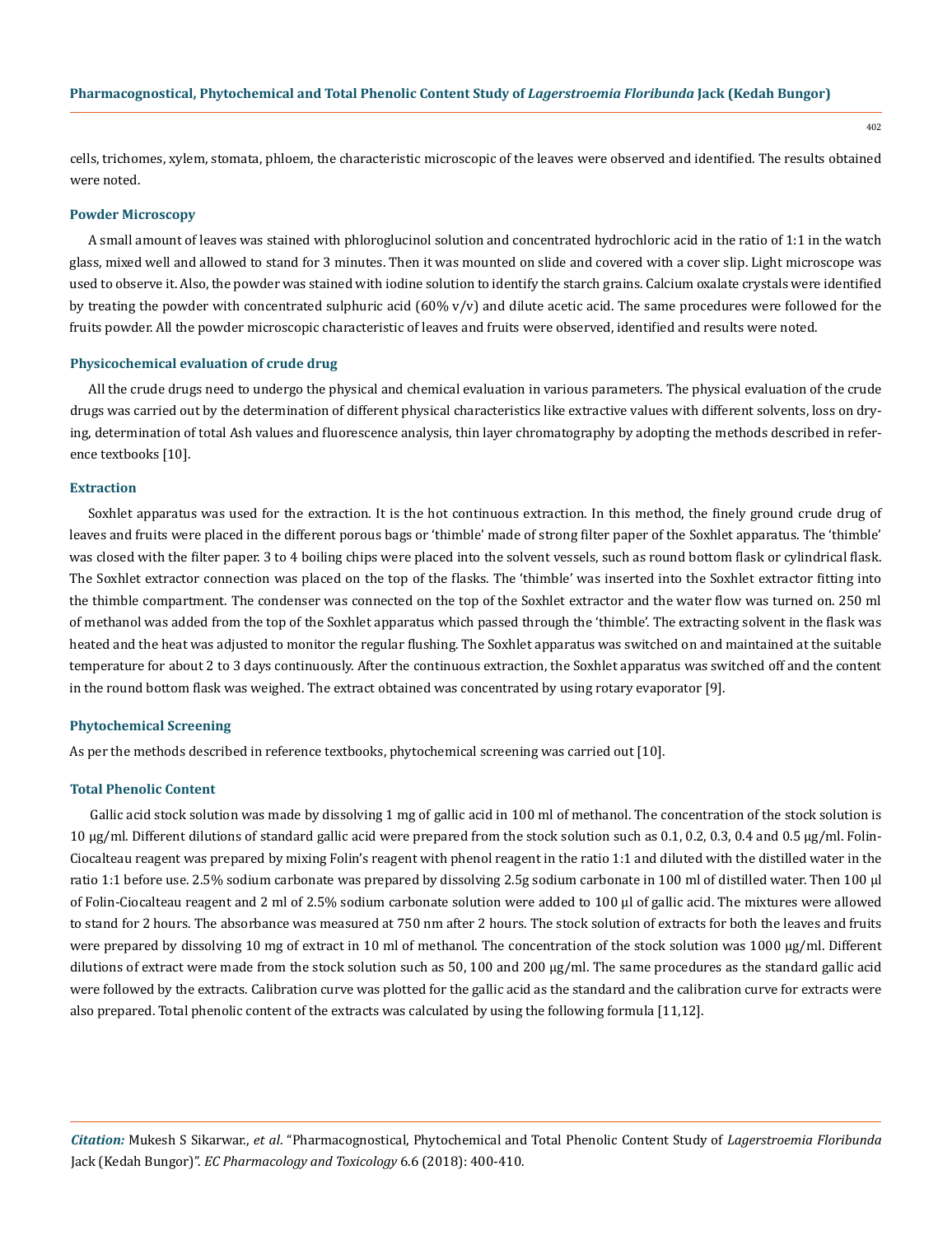Total Phenolic Content, C= A/B A: Equivalent concentration of gallic acid established from calibration curve (mg) B: Dry weight of extract C: Expressed as mg GAE/g dry weight of extract

# **Results**

# **Macroscopy Study**

Organoleptic features of the leaves and the macroscopic characteristics were observed. The leaves are petiolated, arranged in alternate or subalternate manner, irregularly. Ovate shaped, with average width of 5.9 - 6.7 cm and length of 11.6 - 13.2 cm. The dicotyledon leaves are having pinnate-type reticulate venation with narrow lobes. Its prominent veins are devoid of hairs superficially, while its midrib has a rough texture. With cuspidate apexes, the leaves also exhibit thick petioles. The leaves have bitter taste without distinct odor, and possessing dark green color on dorsal side, while light green on ventral side.

## **Microscopy Study**



*Citation:* Mukesh S Sikarwar., *et al*. "Pharmacognostical, Phytochemical and Total Phenolic Content Study of *Lagerstroemia Floribunda*  Jack (Kedah Bungor)". *EC Pharmacology and Toxicology* 6.6 (2018): 400-410.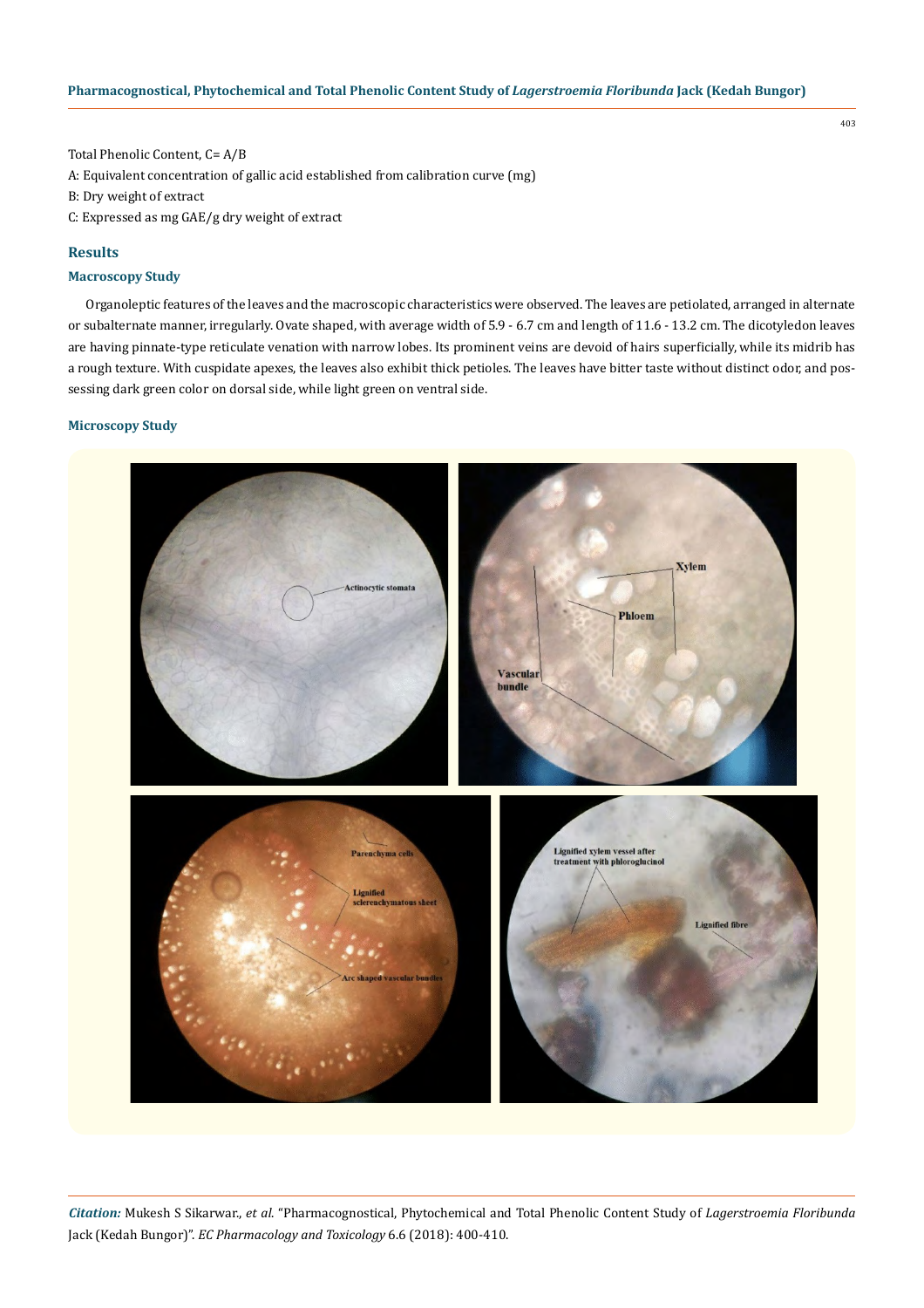

*Figure 2: TS of Lagerstroemia floribunda Jack. leaves.*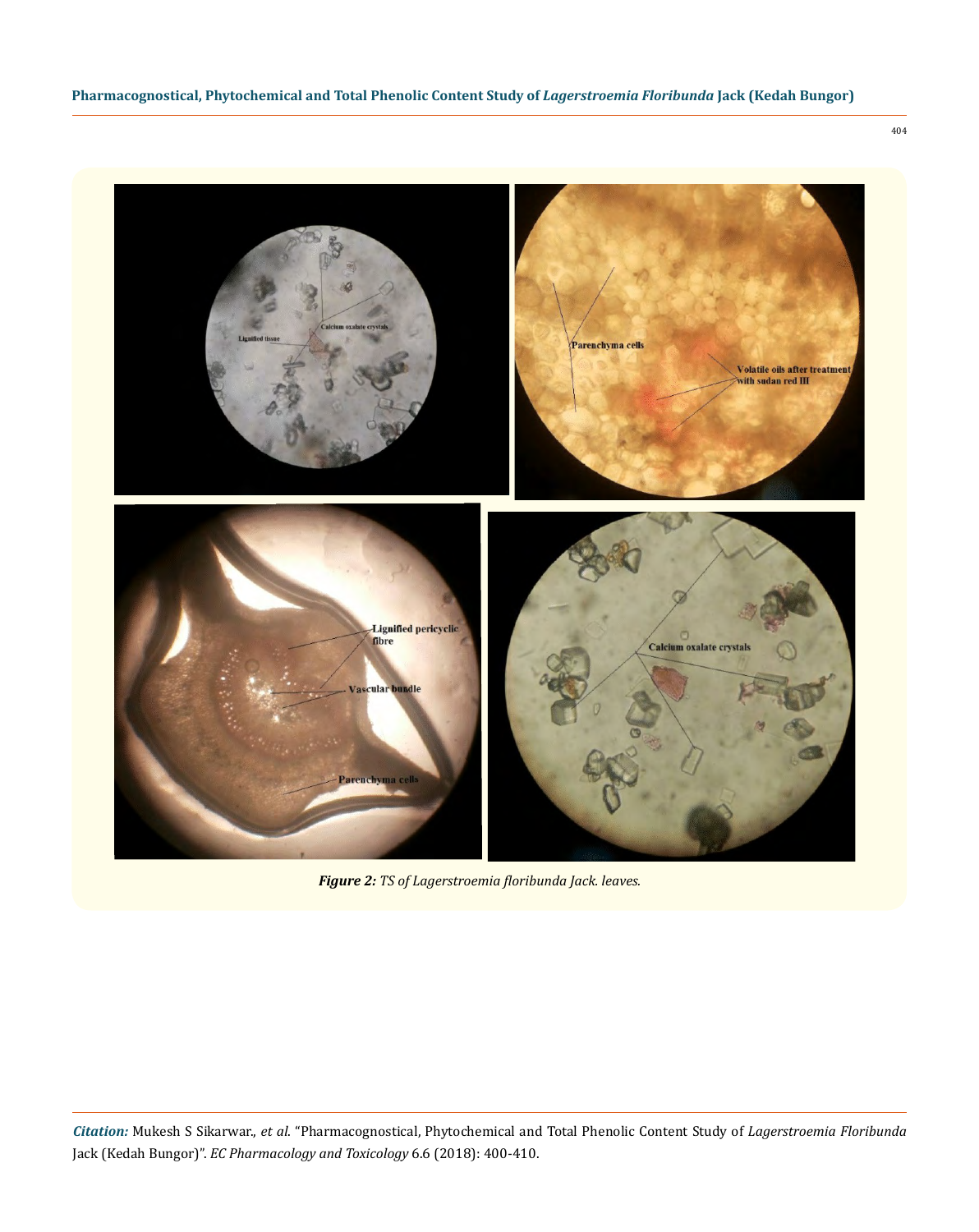

*Figure 3: TS of Lagerstroemia floribunda Jack. fruits.*

# **Physiochemical Characterization**

| S <sub>No.</sub>         | <b>Parameters determined</b>       | Value in $(\%)$ w/w |               |
|--------------------------|------------------------------------|---------------------|---------------|
|                          |                                    | <b>Leaves</b>       | <b>Fruits</b> |
| 1                        | Alcohol-soluble extractive         | 12.8                | 3.2           |
| $\overline{\mathcal{L}}$ | Water-soluble extractive           | 13.6                | 8.0           |
| 3                        | Chloroform-soluble extractive      | 5.6                 | 3.2           |
| 4                        | Petroleum ether-soluble extractive | 1.6                 |               |

*Table 1: Extractive value.*

| S No. | Parameters determined   Values in $(\%)$ w/w |               |               |
|-------|----------------------------------------------|---------------|---------------|
|       |                                              | <b>Leaves</b> | <b>Fruits</b> |
|       | Loss on drying                               | 10.0          | 12.0          |

*Table 2: Loss on drying.*

| Weight of empty | Weight of     | Weight of crucible + | Weight of crucible $+$ | <b>Total ash</b> |
|-----------------|---------------|----------------------|------------------------|------------------|
| crucible(g)     | leaves Powder | leaves powder (g)    | ash(g)                 | value %          |
| 22.78           | 3.0           | 25.78                | 22.99                  | 7.00             |

*Table 3: Total ash value of leaves.*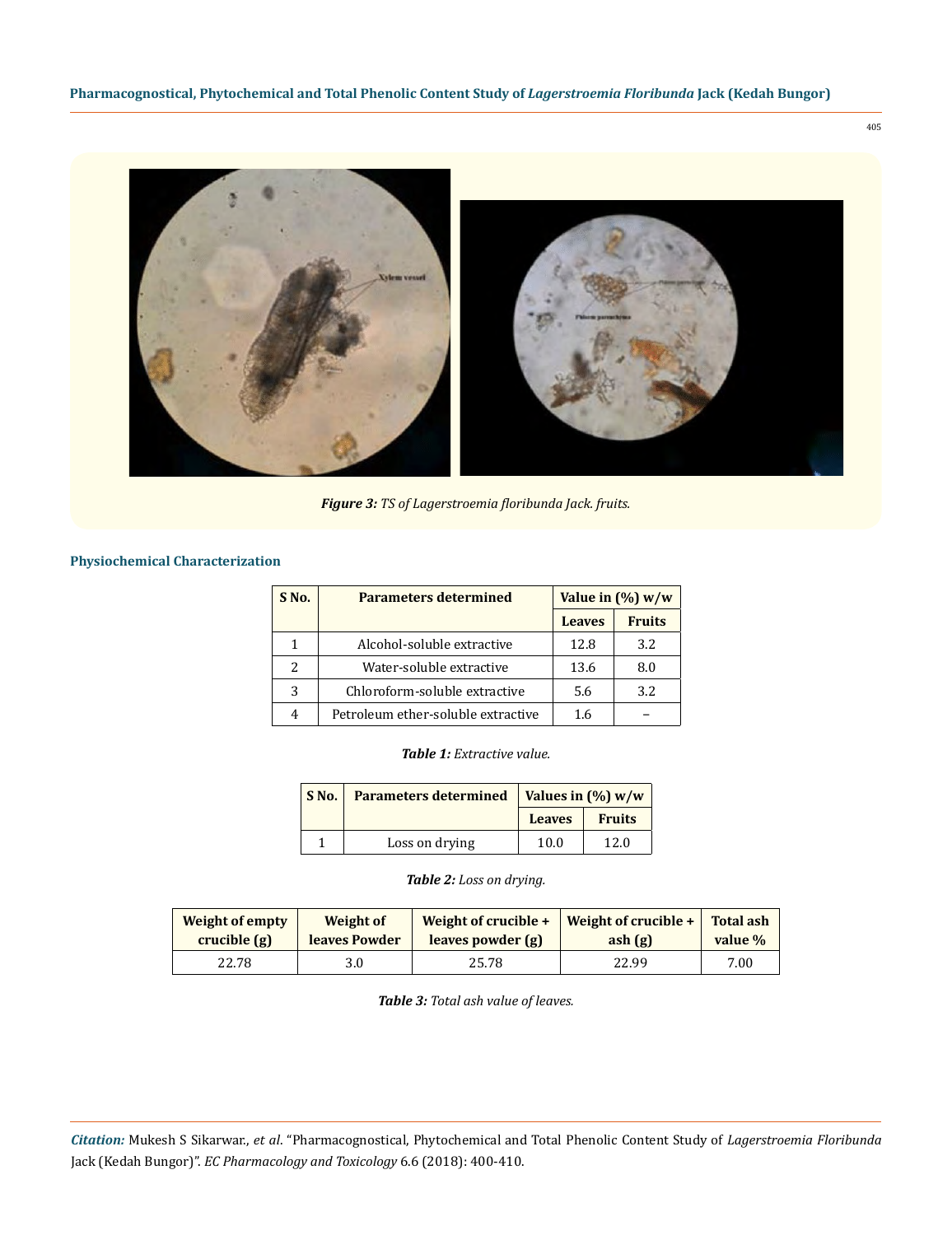| Weight of empty | Weight of fruits | fruits powder (g) | Weight of crucible $+$   Weight of crucible $+$ |      |
|-----------------|------------------|-------------------|-------------------------------------------------|------|
| crucible(g)     | powder           |                   | ash(g)                                          |      |
| 23.16           | 2.99             | 26.15             | 23.33                                           | 5.69 |

*Table 4: Total ash value of fruits.*

# **Fluorescence Analysis**

| S. No | <b>Reagents</b>                                   | <b>Leaves Part</b>    |        | <b>Fruits Part</b> |                       |                |                |
|-------|---------------------------------------------------|-----------------------|--------|--------------------|-----------------------|----------------|----------------|
|       |                                                   | <b>Daylight Color</b> | 254 um | 365 um             | <b>Daylight Color</b> | $254 \mu m$    | $365 \mu m$    |
| 01    | Concentrated Sulfuric acid                        | Light Brown           | No     | No                 | Black                 | N <sub>0</sub> | No             |
| 02    | Glacial Acetic Acid                               | Green                 | No     | No                 | <b>Brown</b>          | N <sub>0</sub> | No             |
| 03    | 5 % Iron (III) chloride                           | Yellow                | No     | No                 | Yellow                | N <sub>0</sub> | No             |
| 04    | Ammonia Solution                                  | Brown                 | No     | No                 | Brown                 | No             | No             |
| 05    | Acetic Acid + Iron (III) chloride + Sulfuric acid | Yellow                | No     | No                 | Yellow                | N <sub>0</sub> | No             |
| 06    | Iodine                                            | Reddish Brown         | No     | No                 | Reddish               | N <sub>0</sub> | No             |
| 07    | Acetic Acid + Sulfuric acid                       | Greenish Brown        | No     | No                 | <b>Brown</b>          | N <sub>0</sub> | No             |
| 08    | Picric Acid                                       | Greenish Yellow       | No     | No                 | Yellow                | N <sub>0</sub> | No             |
| 09    | 1N Hydrochloric Acid                              | White                 | No     | No                 | White                 | Yellow         | Yellow         |
| 10    | 10 % Sodium Hydroxide + Few Drops of 10 %         | Milky White           | No     | No                 | Milky White           | N <sub>o</sub> | N <sub>o</sub> |
|       | Lead Acetate                                      |                       |        |                    |                       |                |                |
| 11    | Nitric Acid + Ammonia Solution                    | Brown                 | No     | No                 | <b>Brown</b>          | N <sub>0</sub> | No             |
| 12    | 10 % Sodium Hydroxide + Copper (II) sulfate       | <b>Yellow Brown</b>   | No     | No                 | <b>Blue Brown</b>     | N <sub>0</sub> | No             |
| 13    | 1N Sodium Hydroxide                               | <b>Brown</b>          | No     | No                 | <b>Brown</b>          | N <sub>0</sub> | No             |

*Table 5: The fluorescence characteristic of leaf and fruit powder under UV after treating with different chemical reagents.*

| S No.         | <b>Test</b>                        |                          | Name of Plant (Lagerstroemia floribunda) |                          |                          |
|---------------|------------------------------------|--------------------------|------------------------------------------|--------------------------|--------------------------|
|               |                                    |                          | <b>Fruit</b>                             |                          | Leaf                     |
|               | <b>Extracts</b>                    | Alcohol                  | Aqueous                                  | Alcohol                  | Aqueous                  |
| 1.            | <b>Test For Carbohydrates</b>      |                          |                                          |                          |                          |
| a)            | Molisch's test                     | $\ddot{}$                | $\ddot{}$                                | $\ddot{}$                | $\ddot{}$                |
| b)            | Barfoed's test                     |                          |                                          |                          |                          |
| c)            | Fehling solution test              | $\ddot{}$                | $\ddot{}$                                | $\ddot{}$                | $\ddot{}$                |
| 2.            | <b>Test for reducing sugar</b>     |                          |                                          |                          |                          |
| a)            | <b>Benedicts test</b>              | $\ddot{}$                | $\ddot{}$                                | $+$                      | $\ddot{}$                |
| 3.            | <b>Test for alkaloids</b>          |                          |                                          |                          |                          |
| a)            | Mayer's reagent test               |                          |                                          | $\overline{\phantom{0}}$ | $\equiv$                 |
| b)            | Dragendorff's reagent test         | $\overline{\phantom{0}}$ |                                          | $\overline{\phantom{0}}$ |                          |
| c)            | Hager's reagent test               | $\equiv$                 | $\equiv$                                 | $\overline{a}$           | $\equiv$                 |
| d             | Wagner reagent test                |                          |                                          |                          |                          |
| 4.            | <b>Test for cardiac glycosides</b> |                          |                                          |                          |                          |
| a)            | Legal test                         | $\overline{a}$           |                                          | $\overline{a}$           | $\overline{\phantom{0}}$ |
| B             | Keller-kiliani test                |                          |                                          | $\equiv$                 | $\equiv$                 |
| 5.            | Test for antraquinone glycosides   |                          |                                          |                          |                          |
| a)            | Borntrager test                    | $\equiv$                 |                                          | $\equiv$                 | $\equiv$                 |
| b)            | Modified Borntrager test           |                          |                                          | $\overline{\phantom{0}}$ | $\overline{\phantom{0}}$ |
| 6.            | <b>Test for saponins</b>           |                          |                                          |                          |                          |
| a)            | Foam test                          |                          |                                          |                          |                          |
| 7.            | <b>Test for steroids</b>           |                          |                                          |                          |                          |
| a)            | Salkowski test                     | $\overline{a}$           | $\overline{\phantom{0}}$                 | $\overline{\phantom{0}}$ | $\overline{\phantom{0}}$ |
| 8.            | <b>Test for flavonoids</b>         |                          |                                          |                          |                          |
| a)            | Shinoda test                       | $\ddot{}$                | $\ddot{}$                                | $\ddot{}$                | $\ddot{}$                |
| 9.            | <b>Test for tannins</b>            |                          |                                          |                          |                          |
| a)            | 5% ferric chloride test            | $\ddot{}$                | $\ddot{}$                                | $\ddot{}$                | $\ddot{}$                |
| b)            | Lead acetate test                  | $\ddot{}$                | $\ddot{}$                                | $\ddot{}$                | $\ddot{}$                |
| $\mathbf{c})$ | Potassium dichromate test          |                          |                                          |                          |                          |
| d             | Gelatin test                       |                          |                                          |                          |                          |
| 10.           | <b>Test for amino acid</b>         |                          |                                          |                          |                          |
| a)            | Ninhydrin test                     |                          |                                          | $\equiv$                 |                          |

*Table 6: Phytochemical Analysis.*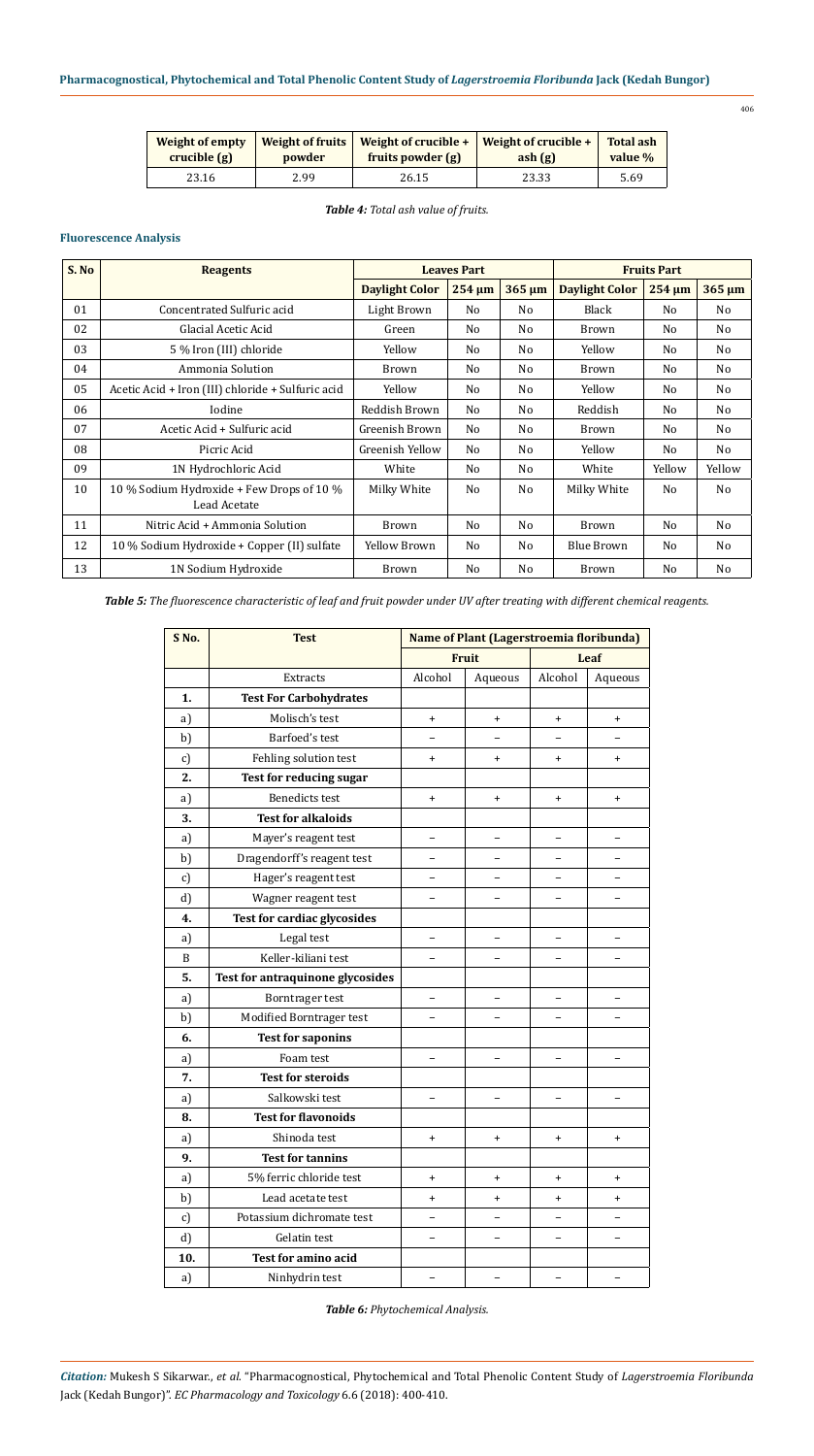## **Thin Layer Chromatography**

| <b>Spot</b> | R <sub>r</sub> Value |
|-------------|----------------------|
| 1           | 0.15                 |
| 2           | 0.30                 |
| 3           | 0.42                 |
| 4           | 0.52                 |
| 5           | 0.74                 |
| 6           | 0.91                 |

*Table 7: Rf values of aqueous extract of Lagerstroemia floribunda fruit using butanol: acetic acid: water (4: 1: 5) as solvent system.*

| <b>Spot</b> | R.Value |
|-------------|---------|
|             | 0.574   |
|             | 0.959   |

Table 8: *R<sub><i>v*</sub>alues of methanolic extract of Lagerstroemia floribunda leaf using toluene: ethyl acetate: glacial acetic acid (55: 45: 0.5) as *solvent system.*

| <b>Spot</b> | <b>R.</b> Value |
|-------------|-----------------|
|             | 0.899           |

*Table 9: Rf values of methanolic extract of Lagerstroemia floribunda fruit using toluene: ethyl acetate: glacial acetic acid (55: 45: 0.5) as solvent system.*

#### **Total Phenolic Content**

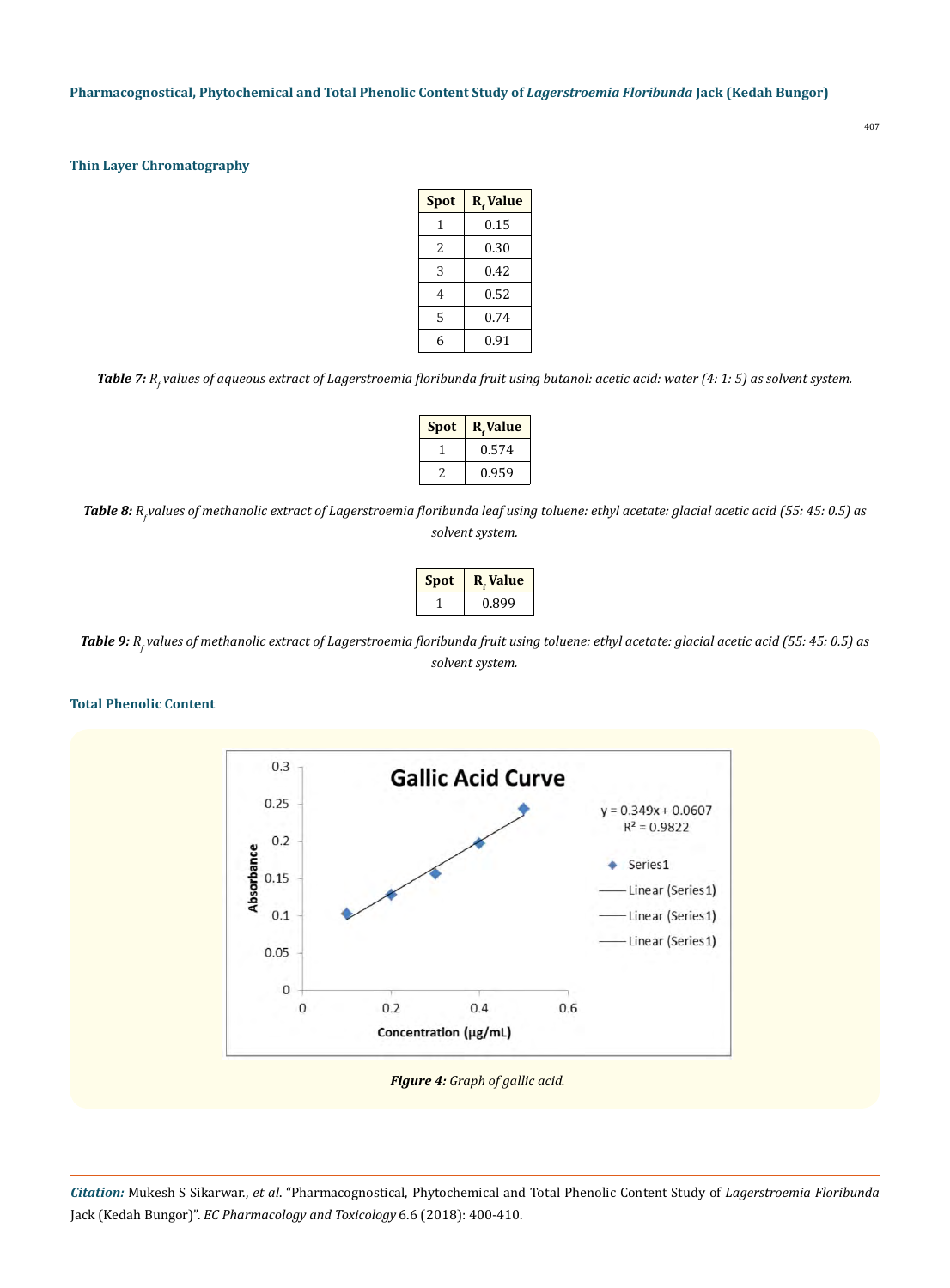

## **Discussion**

In macroscopic study, the morphological features of the leaves and fruits of *Lagerstroemia floribunda* were found to be in agreement with standards cited in official literature.

In microscopic study, transverse section of leaves and fruits of *Lagerstroemia floribunda* plant were being studied by using binocular compound microscope. On treatment of Phloroglucinol, pinkish color suggested the existence of xylem vessels within the leaves and fruits, signifying the presence of lignin within the xylem vessels. On treatment of Sudan Red, several reddish-dyed globules were observed amidst the cell of both transverse section of leaves and fruits featuring occurrence of volatile oil globules. On treatment of Ruthenium Red, mucopolysaccharide were observed as it was tinted with darker red color. Anomocytic stomata were also seen in microscopic study, showed the distinctive features of *Lagerstroemia floribunda*.

In the physicochemical analysis, water soluble extractive value for leaves and fruits were found to be 13.6% and 8% respectively which is the highest value among alcohol soluble, chloroform soluble and petroleum ether soluble extractive values. *Lagerstroemia floribunda*  leaves and fruits has a high polar components presence. The values of loss on drying for leaves and fruits were 10% and 12% respectively. The weight of both the powders was high initially because of the presence of the moisture in the powders. The moisture in both the powders gets evaporated when the powders were placed in the hot air oven. Therefore, the final weight of both the powders was reduced. Total ash value for leaves and fruits powder 7% and 5.69% respectively. Apart from quality and purity of the crude drug, total ash value serves as an important index for inorganic compound presence in the crude drug.

Different coloration under visible light and UV light were observed in *Lagerstroemia floribunda* (Kedah bungor) leaves and fruits powder during fluorescent analysis with different chemical reagents. UV light is known to induce a fluorescent nature which is one of the significant features of fluorescence. Among various solvents tested, only 1N hydrochloric acid showed fluorescence in fruit powder. The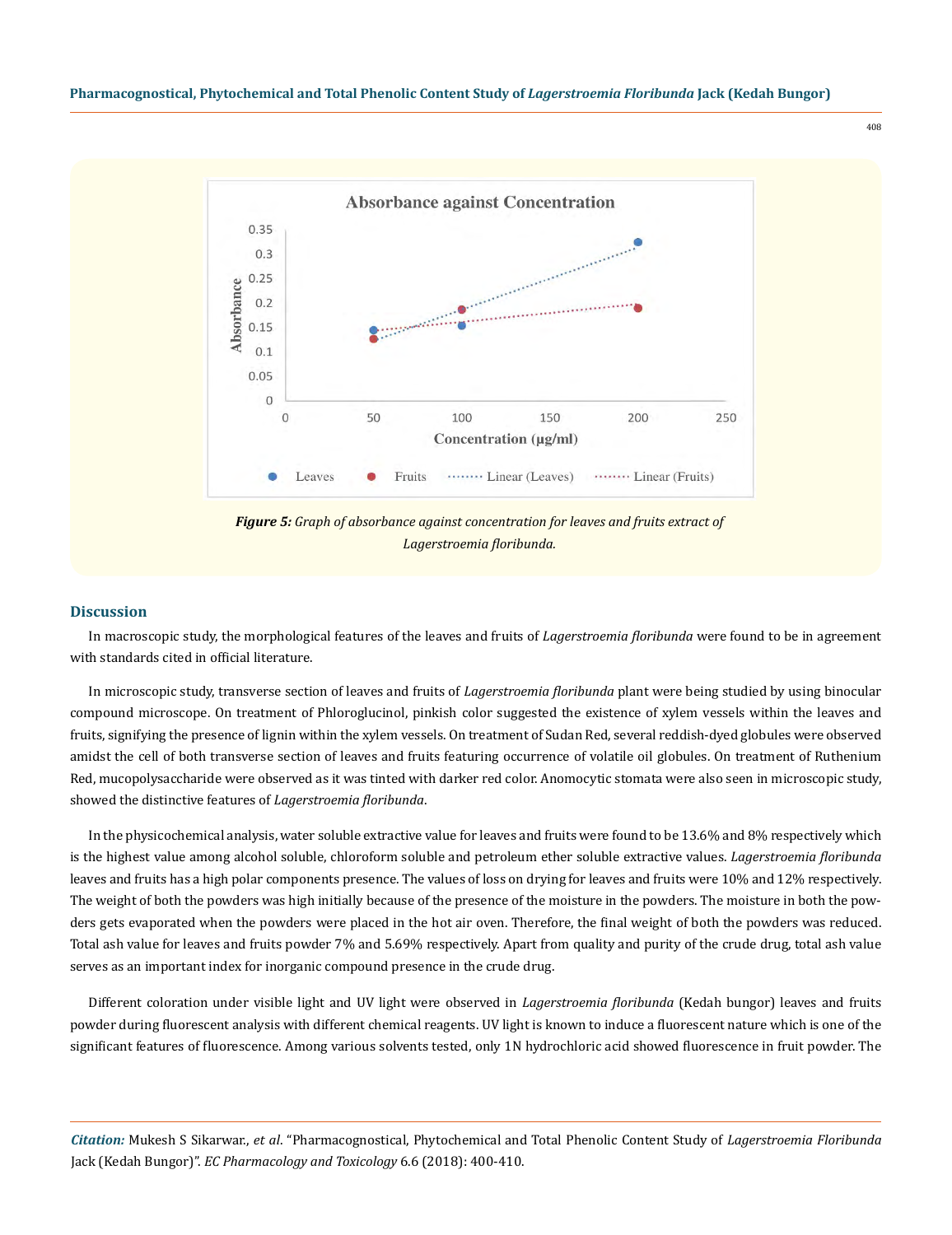fluorescent study helps to identify the class of phytochemical compound (e.g. alkaloids) present in plant. Besides, some of substances may be often converted into fluorescent derivatives by using different chemical reagents though they are not fluorescent, hence we can often assess qualitatively some crude drugs using fluorescence as it is the most important parameter of pharmacognostical evaluation.

Thin Layer Chromatography (TLC) consists of two phase, solid stationary phase and liquid mobile phase. Butanol: acetic acid: water (4: 1: 5) was used as a developing solvent in the TLC analysis of aqueous fruit extract which led to detection of 6 different spots in the TLC plate. TLC analysis of methanolic leaf resulted in two spots while analysis for methanolic fruit showed one spots in in the solvent toluene: ethyl acetate: glacial acetic acid (55: 45: 0.5). Above analysis indicates the phytochemical presence in the respective extracts in varying quantities. Each spot has a different R<sub>f</sub> value. The R<sub>f</sub> value for any given compound vary depending on the stationary phase and mobile phase used.

Soxhlet or Hot Continuous Extraction involves heating of the extracting solvent in the flask followed by condensation of vapors in the condenser. Vapors condensing drips in to the thimble with crude drug below and extraction takes place by contact. Liquid contents of the chamber containing thimble siphon in to the flask when the chamber is filled with liquid to the top of the siphon tube. This is a continuous process which occurs till a single drop of solvent from the siphon tube does not leave residue when evaporated. Solvent dissolves a portion of the non-volatile compounds of the plant during each cycle. After many cycles of extraction, the extracts became concentrated in the distillation flask. A much smaller quantity of solvent can be used to extract copious amounts of the drug in this method which is advantageous compared to other extraction methods. The disadvantages of this method are the extraction time is long and the agitation can't be provided to accelerate the extraction. Clogging into the extraction apparatus was prevented using a thimble which acts as a filter and is also used to hold the powder. Filter paper was used to cover the thimble to ensure uniform spreading of the powder by the solvent and allowed the maximum extraction of the desired constituents. Methanol was used as a solvent for extraction because it has low density and boiling points as compared to ethanol. Besides that, it is more polar and those compounds that are not extracted with ethanol can be easily extracted by methanol [13-15].

The result of phytochemical screening of the *Lagerstroemia floribunda* suggests the presence of carbohydrates, flavonoids and tannins.

Absorbance of sample and Folin-Ciocalteau Reagent mixture at 760 nm was used for the estimation of the total phenolic content in the sample. Units of total phenolic content were µg/mL and gallic acid was used as standard compound. Gallic acid equivalent was obtained by using the standard curve equation:  $y = 0.349x + 0.0607$ ,  $R^2 = 0.9822$ , where  $y$  is the absorbance at  $760$  nm, while x is the total phenolic content expressed in µg/mL. The result of phenolic content in methanolic leaves extract was given as 7.57 GAE/g, while the methanolic fruits extract was given as 3.7 GAE/g. Antioxidant activity was reported for plant's phenolic content which acts as hydrogen donating sources, singlet oxygen quenchers, free radical scavengers, and metal ion chelators. *Lagerstroemia floribunda* leaves extract showed higher antioxidant activity than fruits extract, which is directly related to its high existence of phenolic constituents.

Thambi T Priya reported that in *Lagerstroemia speciosa* (L) leaves total polyphenol content were found to be 76.5 mg/g. The fingerprinting techniques helped to identify the polyphenols and tannins varieties present in the plant parts. HPTLC study further Tannins from L. speciosa gave peaks at R<sub>f</sub> 0.05, 0.18, 0.38 and 0.57 which shows at a wavelength of 380 nm four different constituents were present which answered ferric chloride test.

In our study we found significant amount of total phenolic content in leaves and fruits extract of *Lagerstroemia floribunda*. Since both the species are different and contain different chemical constituents hence there is need for comparative study to further explore this difference by using sophisticated techniques of HPLC and HPTLC profiling [16].

## **Conclusion**

*Lagerstroemia floribunda* plant was selected for this study and Soxhlet extraction method was used for extraction. All the standardization parameters for the leaves and fruits of selected plant were done according to pharmacopoeia standards. The results of all these

*Citation:* Mukesh S Sikarwar., *et al*. "Pharmacognostical, Phytochemical and Total Phenolic Content Study of *Lagerstroemia Floribunda*  Jack (Kedah Bungor)". *EC Pharmacology and Toxicology* 6.6 (2018): 400-410.